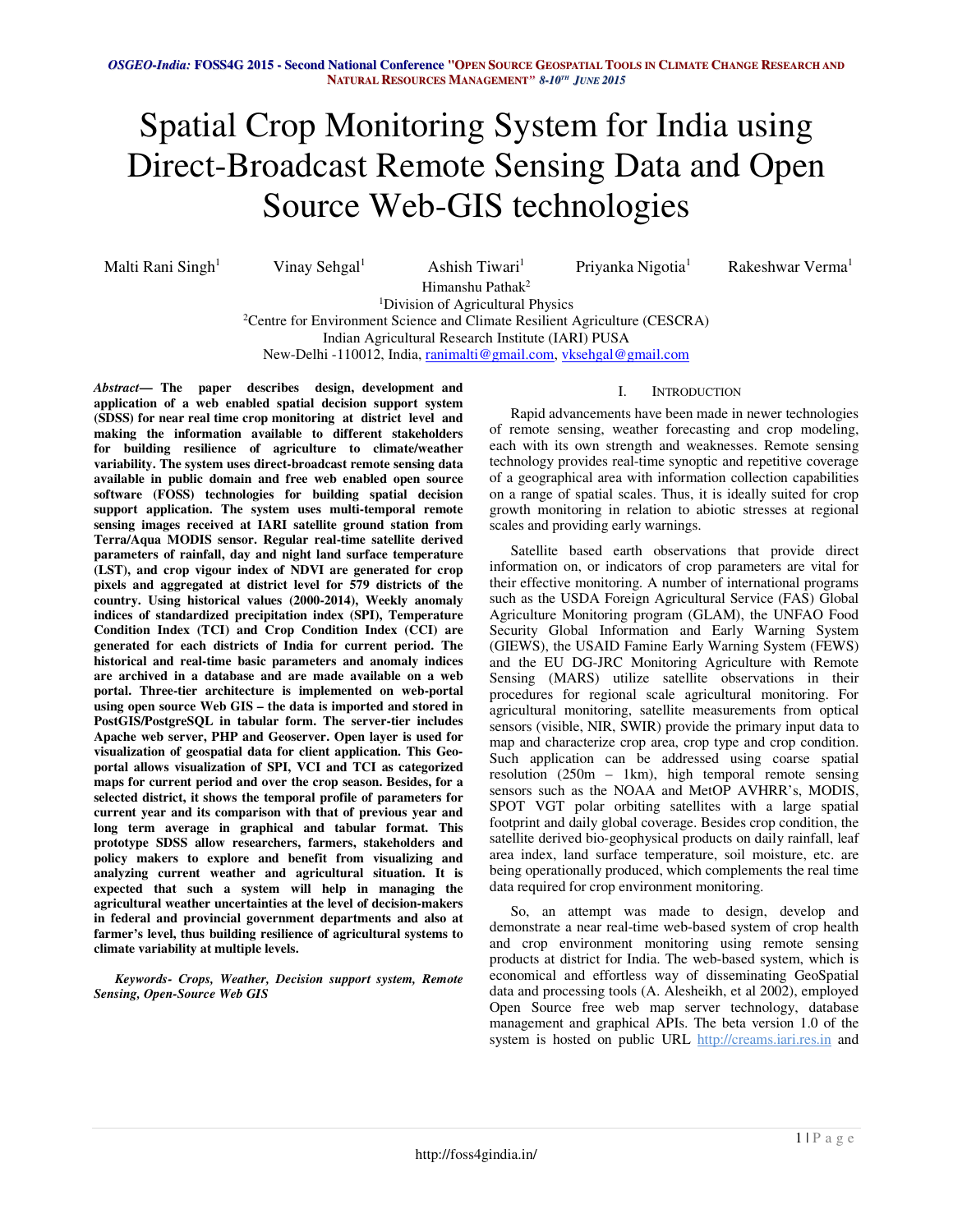## OSGEO-India: FOSS4G 2015 - Second National Conference "OPEN SOURCE GEOSPATIAL TOOLS IN CLIMATE CHANGE RESEARCH AND **NATURAL RESOURCES MANAGEMENT***" 8-10 TH JUNE 2015*

has been tested for *kharif* (June-Oct) and *rabi* (Nov – Apr) crop seasons of 2014-15 year.

## II. MATERIAL AND METHODOLOGY

# *A. Data used*

The historical Moderate Resolution Imaging Spectroradiometer (MODIS) land surface temperature (LST) product at 8-day temporal resolution (MYD11A2.005) from Aqua satellite and 16-day composite (MOD13A2.005) Normalized Difference Vegetation Index (NDVI) from Terra satellite at 1 km spatial resolution from 2003 to 2013 were retrieved in Hierarchical Data Format (HDF-EOS) from USGS Global Visualization Viewer (http://glovis.usgs.gov). For 2014- 15 period, same data was retrieved from IARI ground station in real time. These real time images were composited for period as per the historical datasets.

*1) SPI:* Long term daily rainfall data at spatial resolution of 0.1×0.1 degree for the time period of 2000 to 2015 collected from ftp.cpc.ncep.noaa.gov and Standard Precipitation Index (SPI) (Mckee et al. 1993) estimated to quantify precipitation deficits at multiple time-scales. Since precipitation is not normally distributed, the long-term precipitation record was first fitted to an incomplete-gamma probability distribution, which was then transformed into a normal distribution to calculate SPI. The frequency of years when SPI was -1 or below was calculated for low rainfall, while the frequency of years when SPI was +1 and more was calculated for high rainfall.

$$
SPI = (P_i - P_m)/\sigma
$$
 (1)

Where,  $P_i$  is seasonal precipitation,  $P_m$  is long term mean, and  $\sigma$  is standard deviation of the long term record.

*2) VCI:* NDVI (Tucker, 1979) is the most prominent vegetation index derived from remote sensing, used in identification and monitoring of vegetation health and density.

$$
NDVI = (\lambda_{NIR} - \lambda_{red}) / (\lambda_{NIR} + \lambda_{red})
$$
 (2)

Where,  $\lambda_{\text{NIR}}$  and  $\lambda_{\text{red}}$  are the reflectance in near Infrared and red bands.

The Vegetation Condition Index (VCI) (Kogan, 1995) derived from NDVI, compares the NDVI of the present month with the maximum and minimum NDVI calculated from long term record.

$$
VCI = 100*[(NDVI_j - NDVI_{min})/(NDVI_{max} - NDVI_{min})](3)
$$

Where,  $NDVI_{max}$  and  $NDVI_{min}$  are calculated from the long term record for that month (or week) and j is the index of current month. The health/condition of vegetation presented by VCI is measured in percent. The VCI values between 50 and 100% indicate optimal or above normal condition. A VCI value of 100% means that the NDVI value for selected month is equal to NDVImax and value close to 0% reflects an extremely dry month, when NDVI value is close to its long-term minimum. This index normalizes NDVI and it proves to be a better indicator for monitoring water stress condition as compared to NDVI (Kogan and Sullivan, 1993).

*3) TCI:* The MODIS Land Surface Temperature (LST) derived from two thermal infrared band channels, i.e. 31 (10.78-11.28 µm) and 32 (11.77-12.27 µm) using the split window algorithm (Wan et al. 2002) and calculate Temperature Condition Index (TCI) (Kogan, 1995). It is useful in estimating stress caused by excessive wetness.

$$
TCI = 100*[(LST_{max} - LST_j)/(LST_{max} - LST_{min})]
$$
 (4)

Where, max and min are calculated from the long term record for that month (or week) j.

*4) OpenStreetMap(OSM):* provides freely available geographical related information (detailed maps having road, terrain information) all over the world and used as base layer for displaying maps. Java script API for OpenStreetMap was imported in OpenLayers(Openlayers.js). This allow user to see the required area with more information from overlaid layers.

# *B. System Architecture*

This application has three-tier architecture consist of:

*1) Database:* The SPI, TCI and VCI weekly data consisting shapefiles are generated for each district of India from 2000 to 2015. Database management system (DBMS) manages and stores these shapefiles and imports as tables using PostGIS and PostgreSQL. This SPI, TCI and VCI table stores information of each district and fields of weekly date.

*2) Server:* includes Web and Mapping servers.

- Web server is intermediary for responding to client service requests and transmitting the information to meet the client's request. The browsers (Mozilla, Crome) and Common Gateway Interface (CGI) sends user requests via HTTP servers to establish the connection between internet and GeoServer using Apache Tomcat V7.0 in this interface.
- Geoserver (Java based) allows users to view and edit geospatial data. It is built on Geo-tools, an open source java GIS toolkit as the implementation of OGC standard web map services (WMS). GeoServer receives the user requests and reads the mapfile path and then it finds the information stored in the PostGIS and PostgreSQL in the form of Spatial and nonspatial database. It also supports Web Feature Services (WFS) standard, which allows sharing and editing the data used to generate maps. Geoserver adds new data source type as (ESRI shapefile \*.shp) and publishes the layer, set the declared SRS to EPSG: 4326 to display overlay maps to OpenStreet base map. Three SLD are created for SPI, TCI and VCI.
- PHP is a server side programming language which is capable of handling dynamic request of data from database and it can also easily interact with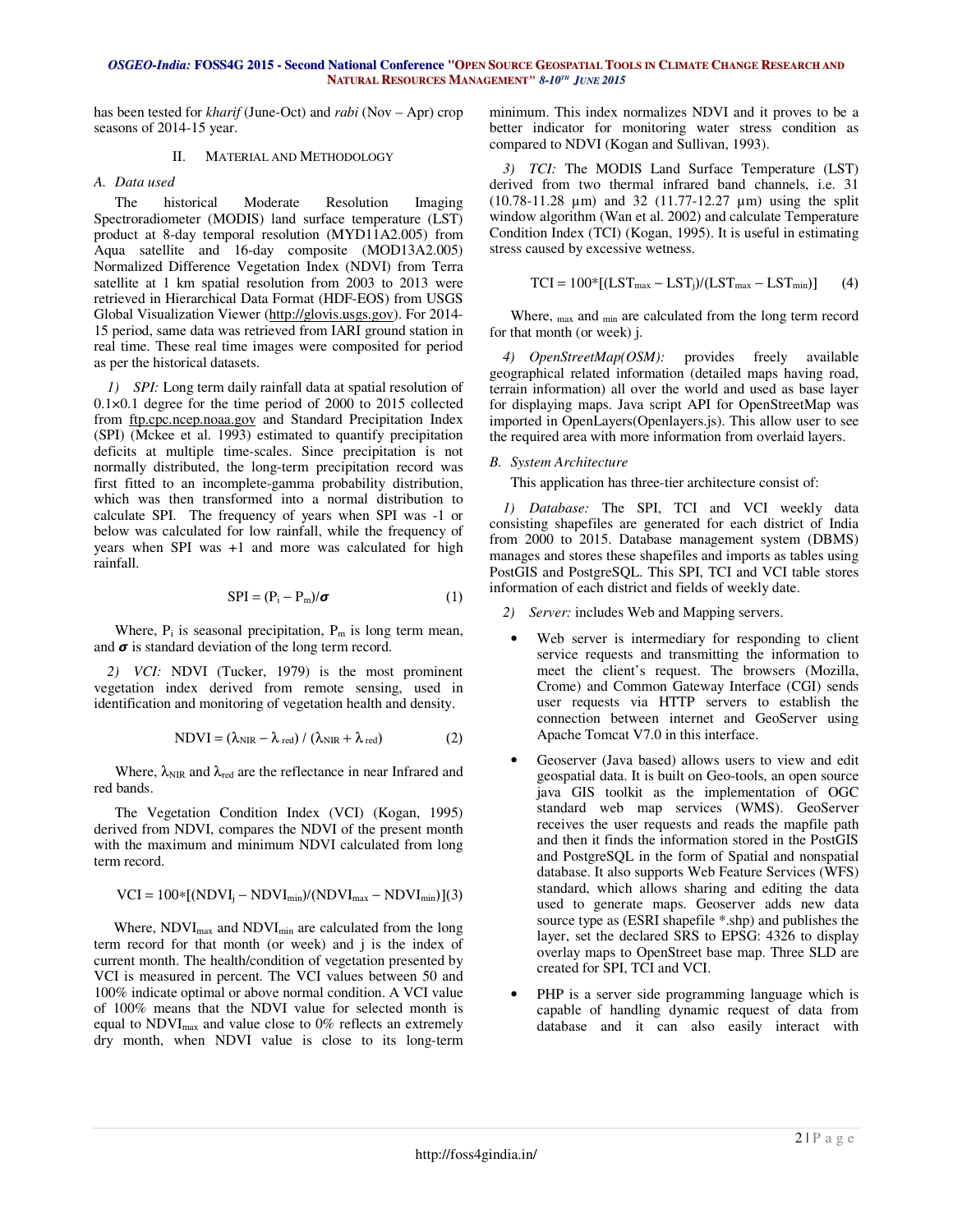### OSGEO-India: FOSS4G 2015 - Second National Conference "OPEN SOURCE GEOSPATIAL TOOLS IN CLIMATE CHANGE RESEARCH AND **NATURAL RESOURCES MANAGEMENT***" 8-10 TH JUNE 2015*

PostgreSQL. Hence, it is used as the server side language in this interface.

*3) Client side:* OpenLayer is a javascipt library and html is used to develop web interfaces and to connect WMS and WFS. It can display mapfiles and markers loaded from any source. OpenLayers implement a javaScript API for visualization of a spatial data in a web browser without the need of any server side component. It implements standard WMS and WFS for accessing geospatial data. Client side displays the results of the user requests after GeoServer transfers the relevant information to it via web server (Apache Tomcat).

## *C. Methodology*



Figure 1. Methodology adopted for Spatial Crop Monitoring System

## III. RESULTS

Crop monitoring system manages, visualizes and analysis the spatial SPI, TCI and VCI data in simple and easy way for farmers, stakeholders and policy makers for better understanding of agricultural situations during kharif and rabi season.

The interface contains main map, information and legend panel. The OpenStreetMap loaded as base layer with India state and district boundary. The users have to click on  $+$  in the left panel to load other SPI, TCI and VCI layer and has to select the year, month and period from dropdown menu to display the VCI map in main window and the legend of selected layer in the right panel.

It provides some basic function navigation tools of zoom in, zoom out, pan, view history, view next, measure length and measure area and print. By clicking on any district the information of the district will be shown in popup window. The user can select districts with highest and lowest value to VCI by framing customized queries with the help of Query button in the interface shown in Fig. 2.

The CCI, TCI(day/night) and SPI maps fortnightly from 1<sup>st</sup> Nov 14 to 6<sup>th</sup> Apr 15 kharif season represented in fig. 3 which shows the very good crop condition in districts of north India with favorable SPI and temperature in day/night. The Rainfall, LST (day/night) and NDVI images are shown below the the VCI, TCI and rainfall image.

Figure 2. Snapsots of Website (a) Front View, (b) showing graph.